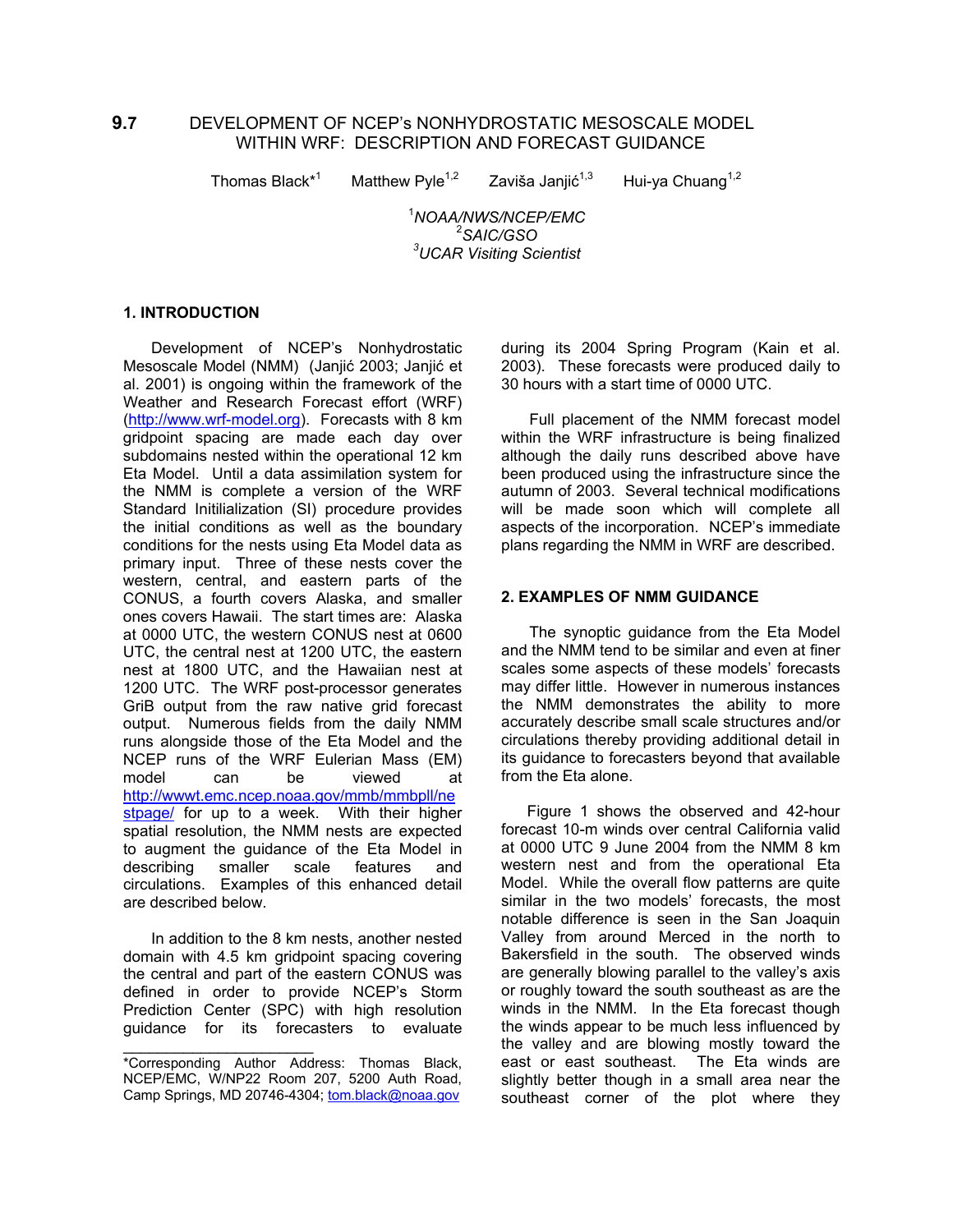somewhat better reflect the onshore breeze as it turns toward the north after moving inland northwest of Los Angeles. Figure 2 shows an example where topography does not play any role as it clearly does in Figure 1. The observed and 36-hour forecast 10-m winds from the NMM 8 km central nest and the Eta Model over Oklahoma and northern Texas valid at 0000 UTC 29 May 2004 are depicted. Both models properly show the generally south to southeasterly flow off the Gulf of Mexico and the southeasterly flow over Oklahoma. In the Eta forecast though the southerly winds extend as far north in Texas as the Red River while in the NMM forecast the winds turn to easterly and southeasterly significantly further to the south. The many observations in and around the Dallas/Ft. Worth area show that the winds were indeed generally southeasterly as seen in the NMM forecast across a large portion of northeast Texas.

 Low level winds are again the primary difference between forecasts in the cases depicted in Figure 3. The soundings show the observed temperature, dewpoint, and wind vector profiles below 500 hPa at Denver along with the forecasts from the Eta and NMM 8km western nest. The top panel shows the 42-hour forecasts valid at 0000 UTC 20 May 2004. While the thermodynamic profiles are similar as are the winds above 700 hPa, below that pressure level the observed winds are distinctly easterly as are those in the NMM while the Eta winds are southwesterly as they are throughout the entire column. The bottom panel shows observations and 42-hour forecast conditions valid for 0000 UTC 11 June 2004. Again the lower level winds turn sharply to northwesterly and northerly below about 700 hPa in both the observations and in the NMM forecast while in the Eta forecast the wind column shows a very smooth vertical profile with no indication of a sharp transition around that pressure level.

 In 2004 NCEP's Storm Prediction Center (SPC) continued its Spring Program and this year the evaluation of very high resolution WRF forecast output was evaluated. The WRF NMM was one of the models used during this exercise for which it was run daily from 0000 UTC out to 30 hours over a domain covering much of the central and part of the eastern CONUS with a gridpoint spacing of about 4.5 km. No convective parameterization was utilized in these runs. By turning off parameterized convection,

the model's microphysics can produce very localized heavy precipitation and SPC's evaluation was very useful in determining if such maxima generated in the forecasts might correlate well with actual severe weather events. Severe weather was frequent during the spring of 2004 and one such event occurred during the evening of 21 May. Figure 4a shows the storm reports from SPC for that day. The tornadic activity which took place between about 1900 UTC 21 May and 0300 22 May was responsible for loss of life and considerable property damage. Among the graphics produced by SPC during the spring program were 1-hour rainfall totals derived from Stage 2 radar data along with analogous precipitation plots from the various numerical models. These depictions were one way of assessing the models' ability to signal the onset and nature of systems that could potentially produce severe weather. Figure 4b shows the observed 1-hour rainfall ending at 2100 UTC 21 May while Figures 4c and 4d show the 1-hour precipitation amounts from the 4.5 km NMM and from the operational Eta. The rainfall signature of the NMM agrees quite well with the observed line that extended across northeast Iowa into southwest Wisconsin. The NMM also produced a spurious maximum in southern Iowa. For comparison the much coarser resolution Eta essentially predicted a broad maximum over northern Wisconsin. Tornadoes broke out again the following evening in eastern Nebraska and western Iowa and the NMM's forecast (not shown) again indicated considerable accuracy in predicting the observed pattern of heavy rainfall in the area of severe weather.

Another example from SPC's 2004 Spring Program is seen in Figure 5. During the evening of 28 May a small cluster of strong thunderstorm cells developed over southeastern South Dakota and propagated into northwest Iowa as part of a larger region of precipitation. The forecasts in this case were initialized at 0000 UTC 28 May. The top panels show the base radar reflectivity at 0000 UTC 29 May and 0300 UTC 29 May and indicate the motion and evolution of the storms. The middle panels show the NMM's forecasts of 1-hour rainfall amounts valid at those two times. The model did produce a group of maxima just to the west of where they actually formed in a north-south line that was somewhat longer than observed. At the second forecast time the maxima are moving into extreme northwest Iowa near the actual locations. The NMM did not produce the broader region of less intense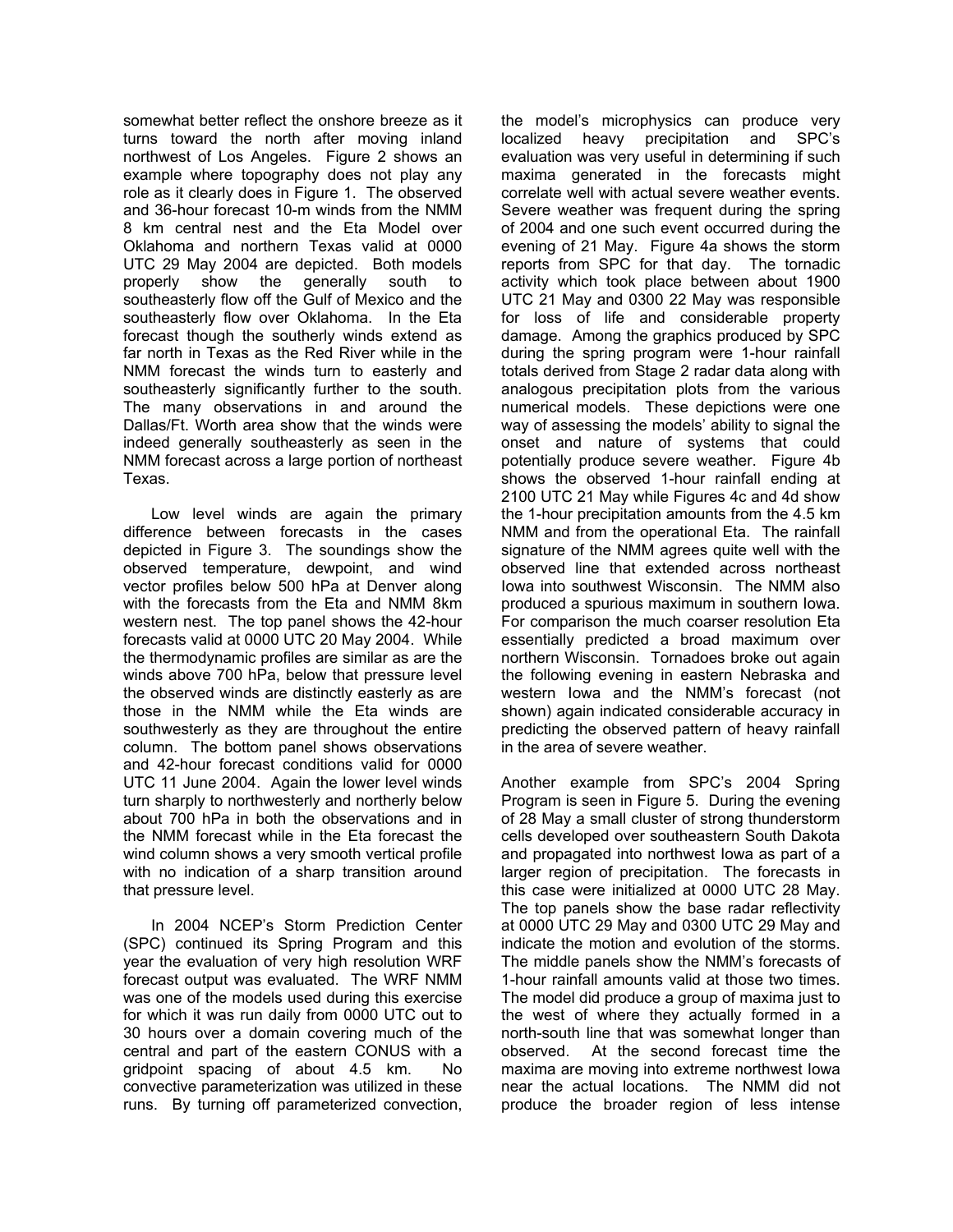rainfall that was indicated by radar. The bottom panels show the Eta 1-hour rainfall forecasts which predicted the general area of precipitation but of course could not generate smaller scale maxima with its much coarser resolution and with convective parameterization turned on.

### **3. NMM IN WRF INFRASTRUCTURE**

 Currently the NMM runs in the so-called Hi-Res Window forecast slots in the operational suite at NCEP. Plans call for these slots to be the first to transition to WRF in operations. Specifically an ensemble of WRF runs is planned to make up the new Hi-Res Window which is to become operational in Fall 2004. Initially there will only be one pair of runs consisting of the standard forecasts of the NMM and NCAR's EM. Following a scheduled computer upgrade in early 2005 that number will be increased while maintaining equal numbers of NMM members and EM members. Given the demands on the current NCEP computing system, the number of ensemble members will have to be reduced when the operational runs of GFDL's hurricane model are executing because the highest priority access to system resources is given to hurricane events. In the worst case there will still always be a single member each of the NMM and EM.

 The NMM dynamic core and physics packages have been placed inside the WRF infrastructure. Several technical modifications remain to be made to the NMM code in order to achieve complete and proper connection to all aspects of the WRF infrastructure (for example the ability to use computational threading inside the infrastructure is being addressed). As these final tasks are completed issues such as computational efficiency will be carefully examined.

# **4. SUMMARY**

 Daily runs from NCEP's NMM continue to indicate the model's potential for providing valuable guidance in the prediction of small scale structures and circulations beyond that currently available from the 12 km Eta Model over North America. Development of the model continues in order to provide forecasters with the most useful guidance possible at all relevant scales. The NMM has been placed into the WRF infrastructure as NCEP prepares to make it part of the Hi-Res Window forecast that will be the first to transition to WRF in operations. The Hi-Res Window will consist of an ensemble of runs produced by both the NMM and NCAR's Eulerian Mass model.

## **REFERENCES**

- Janjić, Z. I., 2003: A nonhydrostatic model based on a new approach. *Meteorol. Atmos. Phys.*, **82**, 271-285.
- -------------, J. P. Gerrity and S. Ničković, 2001: An alternative approach to nonhydrostatic modeling. *Mon. Wea. Rev*., **129**, 1164-1178.
- Kain, J. S., P. R. Janish, S. J. Weiss, M. E. Baldwin, R. S. Schneider, and H. E. Brooks, 2003: Collaboration between forecasters and research scientists at the NSSL and SPC: The Spring Program. *Bull. Amer. Meteor.Soc.*, **84**, 1797-1806.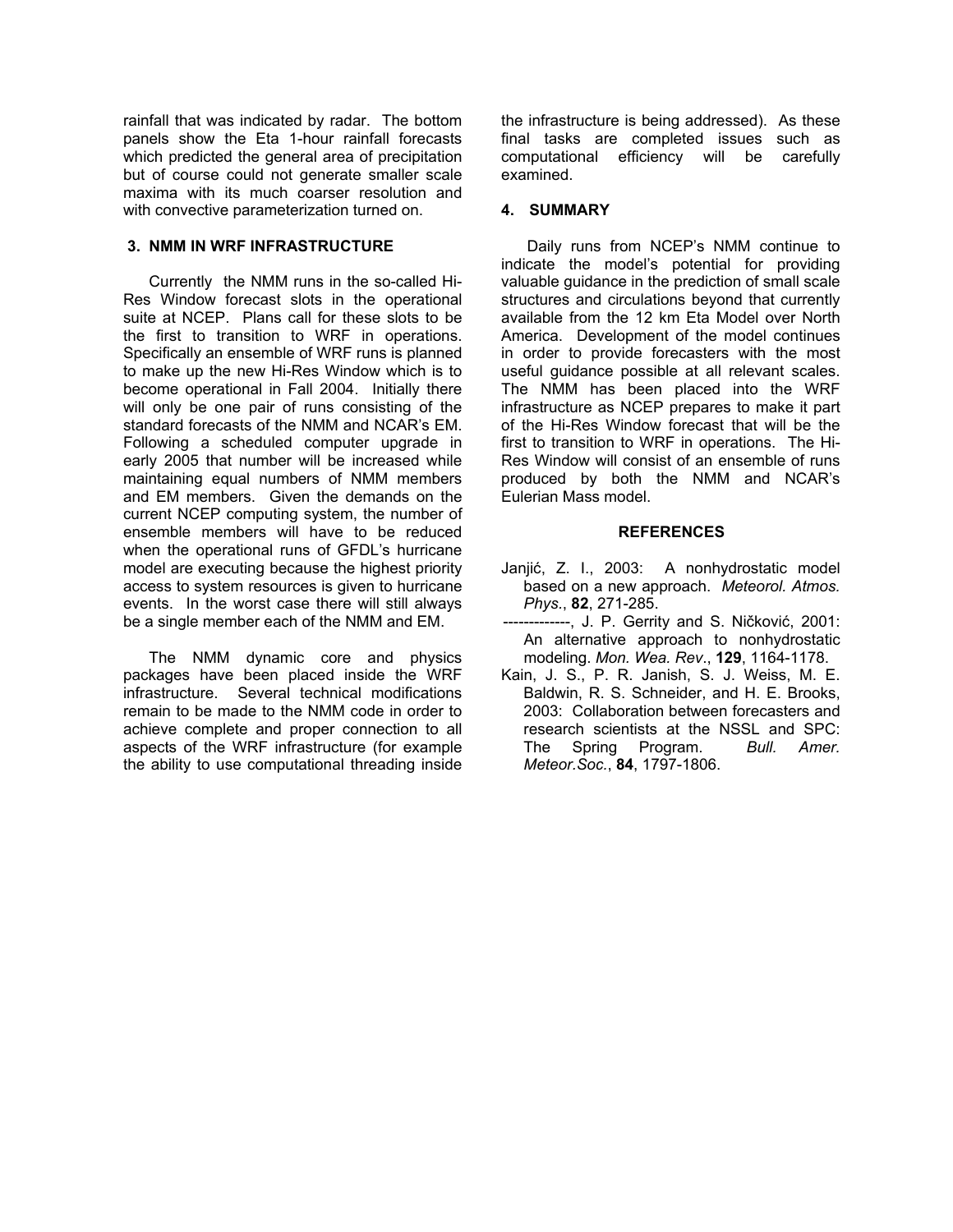**NMM Eta** 



Fig. 1. Observed (red) and 42-hour forecast (green) 10-m winds valid at 0000 UTC 9 June 2004.



Fig. 2. Observed (red) and 36-hour forecast (green) 10-m winds valid at 0000 UTC 29 May 2004.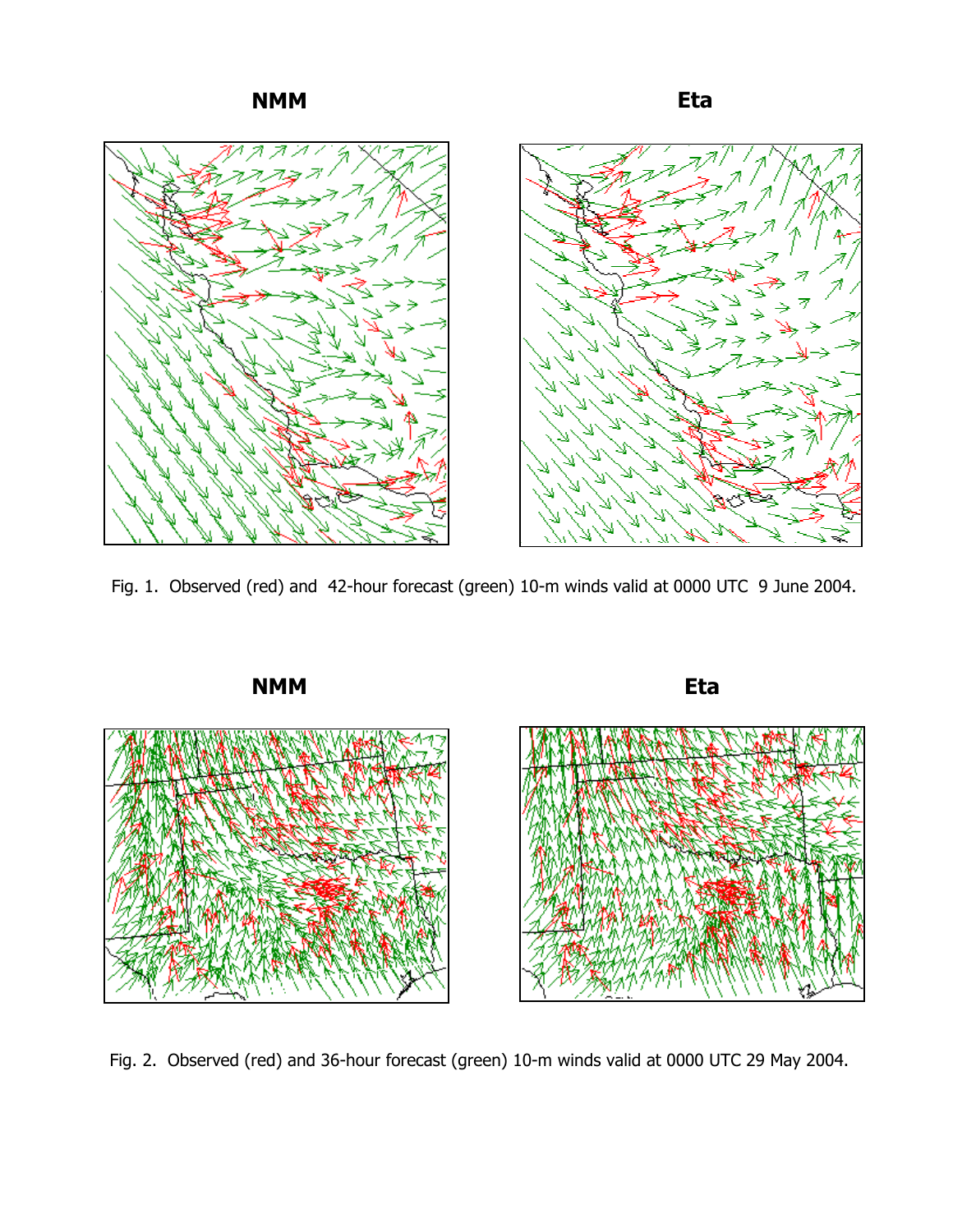

Fig. 3. Soundings at Denver International Airport valid at 0000 UTC 20 May 2004 (top) and 0000 UTC 11 June 2004 (bottom). 42-hour forecasts from NMM (red) and Eta (green) vs. observations (brick).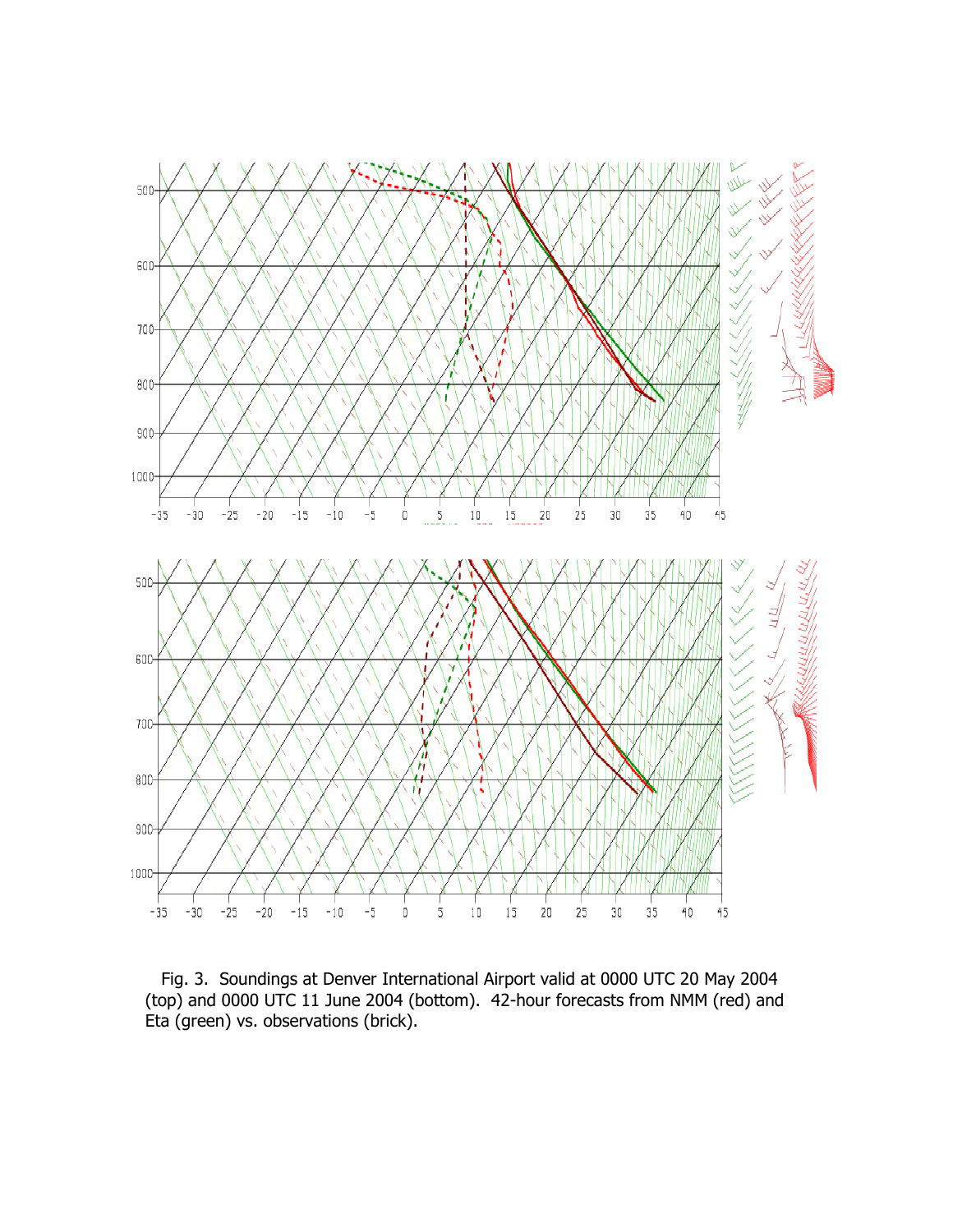(a) (b)



8

6

4

Z

1

1

Ø

 Fig. 4. Severe weather outbreak on 21 May 2004. (a) Storm reports from the Storm Prediction Center; tornadoes (red), hail (green), wind (blue). The remaining plots show 1-hour rainfall (mm) ending at 2100 UTC using color scale at right: (b) Stage 2 radar data; (c) NMM 4.5 km nest forecast; (d) Eta forecast. Model forecasts initialized at 0000 UTC 21 May. (Plots courtesy of SPC.)